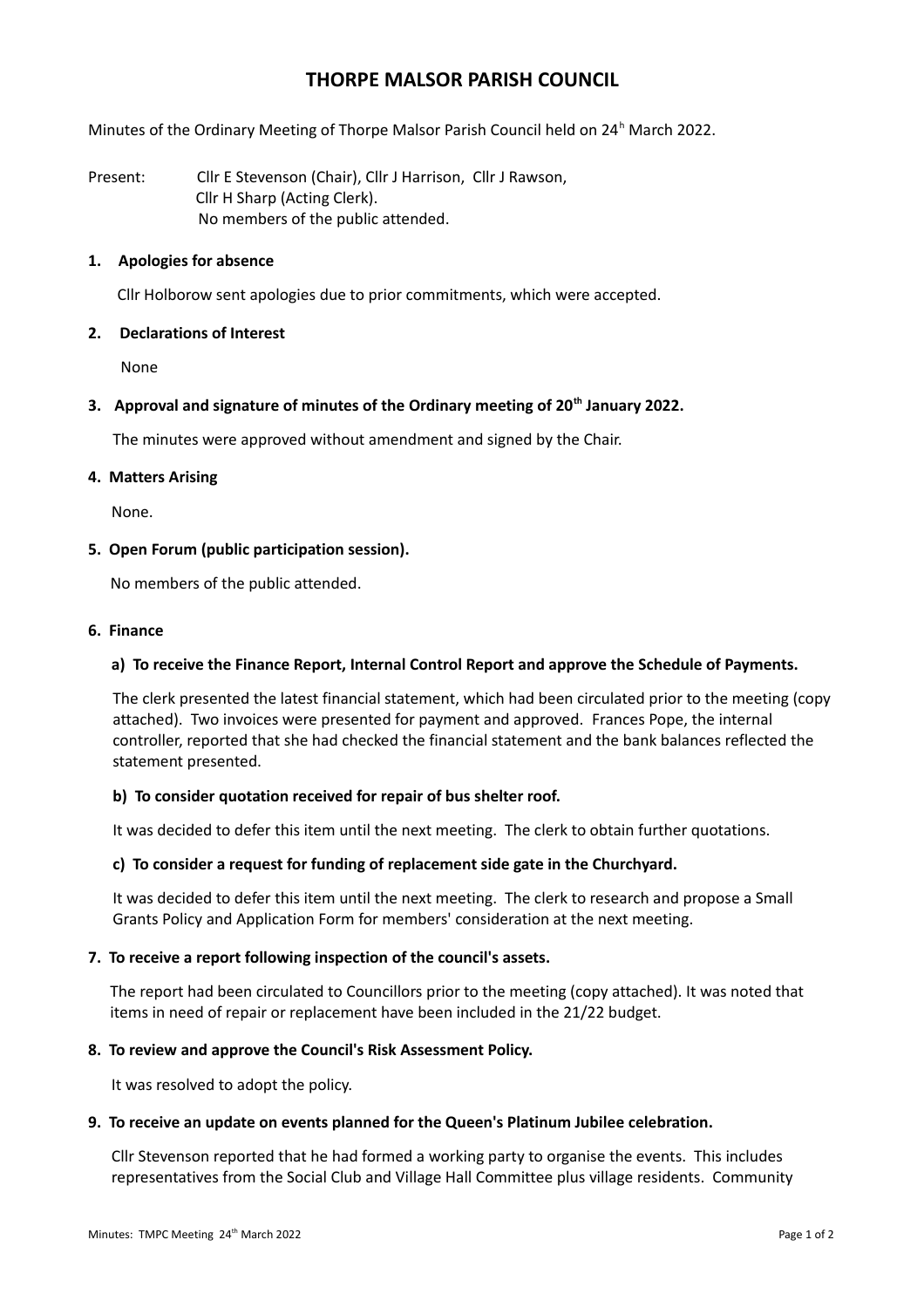events planned include: lighting of the beacon on Thursday evening, 2<sup>nd</sup> June; a party at the social club on Saturday evening, 4<sup>th</sup> June; a Big Lunch plus entertainment on Sunday 5<sup>th</sup> June.

The clerk advised that a grant may be available from NNC's Community Fund to cover some of the costs of the events. Cllr Stevenson agreed to make an application to NNC; clerk to forward the details to him.

## **10. To update council with progress on the Asset Mapping Project (AMP).**

The clerk reported that she and Cllr Harrison had attended an online briefing. The assets to be mapped are land, buildings and services owned/provided by North Northants Council and not assets or services currently owned or provided by the parish council. A grant of £209 was available to the council to support the work involved and the clerk has applied for this grant. The clerk reported that she had commenced listing of the assets on a spreadsheet.

## **11. To receive an update on current projects:**

#### a**) Short Lane verge improvement**

The clerk reported that Cllr Holborow had moved one tree and the last tree had been planted. It was noted that it will not be possible for allotment holders to park in the field adjacent to the allotments. Cllr Rawson suggested that consideration be given to creating a permanent parking area on the verge and suggested an idea seen at Castle Ashby where parking has been created with sleepers and gravel.

## b**) Tree Bench Seat**

Cllr Sharp reported that the local carpenter was prepared to undertake construction of a new bench seat and had confirmed that he would be in contact with her as soon as possible to discuss the materials and work required. It was noted that the current seat had now partially collapsed and needed to be removed after the daffodils had bloomed.

#### c**) Restoration works to the village well**

The clerk reported that a quote had not yet been received for the proposed work, she will progresschase and also obtain a quote from a further company who has previously undertaken work on the well.

#### d**) Protection of green space in The Square**

Cllr Stevenson reported that he had created signs to indicate that vehicles should not be parked on the grass and this was proving to be effective. He will monitor the situation and report back to the council at the next meeting.

#### **12. To receive an update from Police Liaison Representative, Cllr Stevenson.**

Nothing noteworthy to report at present.

#### **13. Date of next meeting.**

The date of the next meeting was provisionally set for Thursday  $26<sup>th</sup>$  May and will be confirmed after consultation with all members.

The meeting closed at 8 pm.

Signed: …...................................................(Chair)

Date: …………………………………………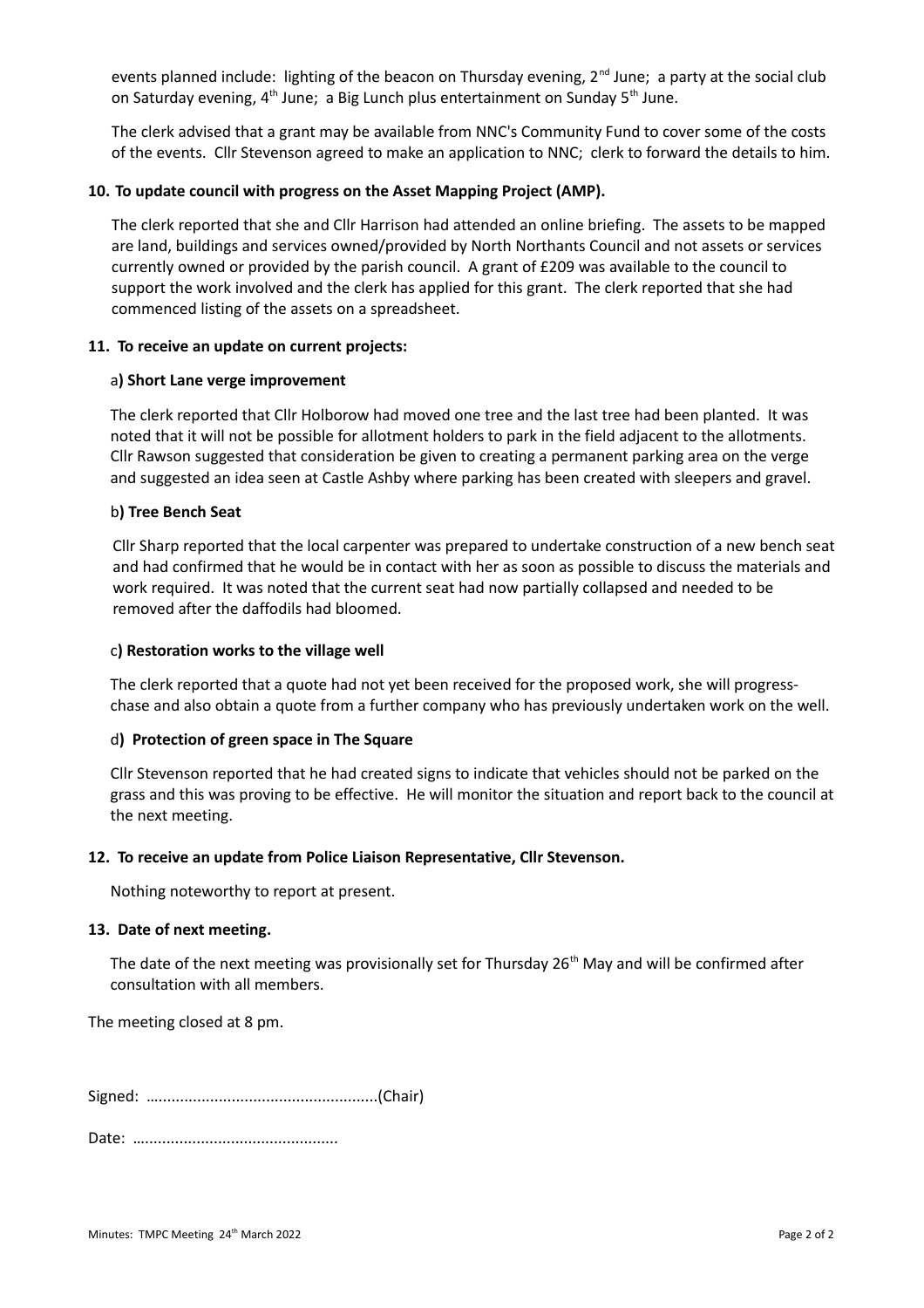## **THORPE MALSOR PARISH COUNCIL**

# **SCHEDULE OF PAYMENTS**

Accounts to be passed for payment 24<sup>th</sup> March 2022:

\* Denotes paid in advance of meeting.

| Payee                                  | <b>Details</b>            | Amount | <b>Power</b>              |
|----------------------------------------|---------------------------|--------|---------------------------|
| North Northants Council   Election Fee |                           |        | £28.40 LGA 1972, s. 101   |
| Fisher German®                         | <b>Bus Shelter Rental</b> |        | £15.00 LG MP Act 1953, s4 |
|                                        | <b>Total</b>              | £43.40 |                           |

# **RECEIPTS SINCE: 20th January 2022**:

| <b>Date</b> | <b>Particulars</b> | Amount | <b>Account Credited</b> |
|-------------|--------------------|--------|-------------------------|
| 07/03/22    | Interest           |        | £0.02 Premium Account   |
|             | <b>Total</b>       | E0.02  |                         |

# **FINANCIAL STATEMENT**

| <b>Balances B/F 20/01/22</b> |          | <b>Receipts</b> | <b>Expected Balances</b>          |  |
|------------------------------|----------|-----------------|-----------------------------------|--|
|                              |          |                 | (after payment of above invoices) |  |
| Premium Account              | £631.79  | £0.02           | £631.81                           |  |
| <b>Community Account</b>     | £5326.69 | E0.00           | £5,283.29                         |  |
| <b>Total</b>                 | £5958.48 | £0.02           | £5,915.10                         |  |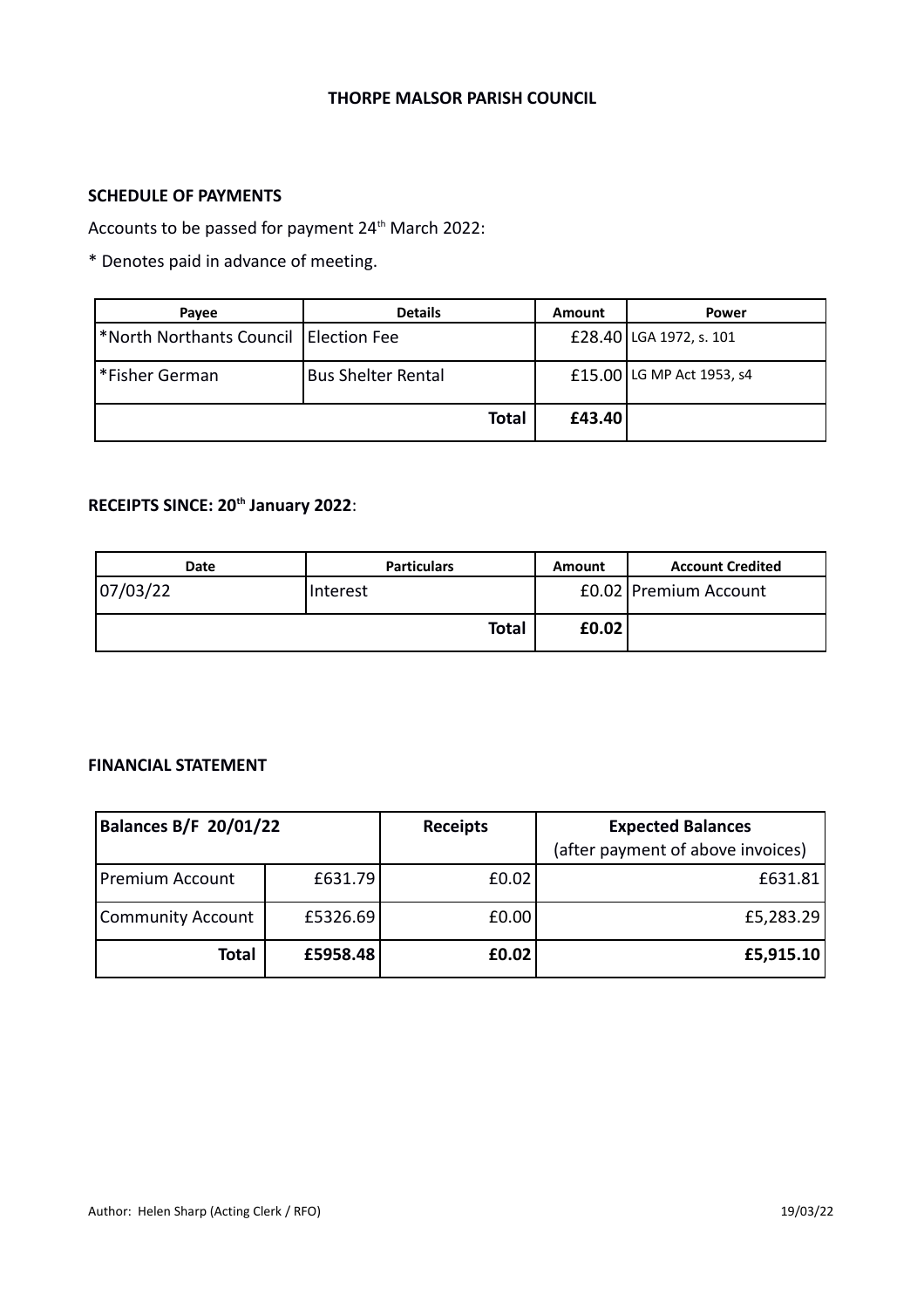# **THORPE MALSOR PARISH COUNCIL RISK ASSESSMENT POLICY & REGISTER**

The following control systems are in place to ensure that Thorpe Malsor Parish Council is doing everything possible to protect the electorate from financial risk and harm. The Risk Assessment document will be reviewed annually.

# **FINANCIAL RISKS**

| <b>RISK</b>                                                                           | <b>MITIGATION</b>                                                                                                                                                                                                                                                                                                                                                                                                                                                                                                                                                                                                  | <b>MONITORING/ACTION</b>                                                                                                                                                                                                                                                             |
|---------------------------------------------------------------------------------------|--------------------------------------------------------------------------------------------------------------------------------------------------------------------------------------------------------------------------------------------------------------------------------------------------------------------------------------------------------------------------------------------------------------------------------------------------------------------------------------------------------------------------------------------------------------------------------------------------------------------|--------------------------------------------------------------------------------------------------------------------------------------------------------------------------------------------------------------------------------------------------------------------------------------|
| 1. Risk of funds being<br>unavailable due to<br>misappropriation or<br>mismanagement. | 1. Fidelity insurance in place.<br>2. All expenditure approved at council meetings, minuted and published on the parish website.<br>3. Requirement for two Councillors to authorise/review all payments.<br>4. Internal Control Councillor appointed annually to carry out regular inspection of financial records and<br>report to the council members.<br>4. Year-end accounts prepared by the RFO and circulated to members one month after the financial<br>year-end.<br>5. Independent Internal Auditor appointed annually to verify year end accounts and balances.<br>6. No petty cash is kept.             | · Financial statement presented<br>at each council meeting.<br>. Regular review and report to<br>the Council by Internal Control<br>Councillor.<br>. Independent Internal Auditor<br>verification following year end.<br><b>-</b> Appropriate training of RFO<br>when need idenfied. |
| 2. Risk of accounting<br>errors due to lack of<br>financial control.                  | 1. All financial documentation held by the Responsible Financial Officer.<br>2. Approved payments entered on the computerised receipts and payments system as soon as<br>reasonably practicable after members' approval.<br>3. Receipts entered on the computerised receipts and payments system upon receipt.<br>4. Bank balances regularly reconciled with the computerised receipts and payments system.<br>5. No receipts received except through BACS.<br>6. Review and authorisation of payments by two councillors.<br>7. VAT claims verified by the Internal Control Councillor before submission to HMRC. | - Regular review/report to<br>Council by Internal Control<br>Councillor (at least every six<br>months).<br>· Financial Regulations reviewed<br>annually.                                                                                                                             |
| 3. Risk of budget<br>overspend.                                                       | 1. Itemised annual budget set by the Council.<br>2. Precept demand determined based on this budget.<br>3. Spending against budget reviewed regularly and reported to Council at least twice yearly.                                                                                                                                                                                                                                                                                                                                                                                                                | . Regular review of the accounts<br>(at least every six months) with<br>findings reported to the Council.<br>· Financial Regulations reviewed<br>annually.                                                                                                                           |
| 4. Risk of under<br>insurance of parish<br>council assets.                            | 1. Insurance cover will be reviewed annually to ensure adequate cover is maintained.<br>2. An Asset Register will be maintained by the Clerk and updated at the time assets are added or<br>removed, and will be presented annually to the Finance Committee.                                                                                                                                                                                                                                                                                                                                                      | . Regualr review of insurance<br>cover and asset register carried<br>out annually by the Council.                                                                                                                                                                                    |